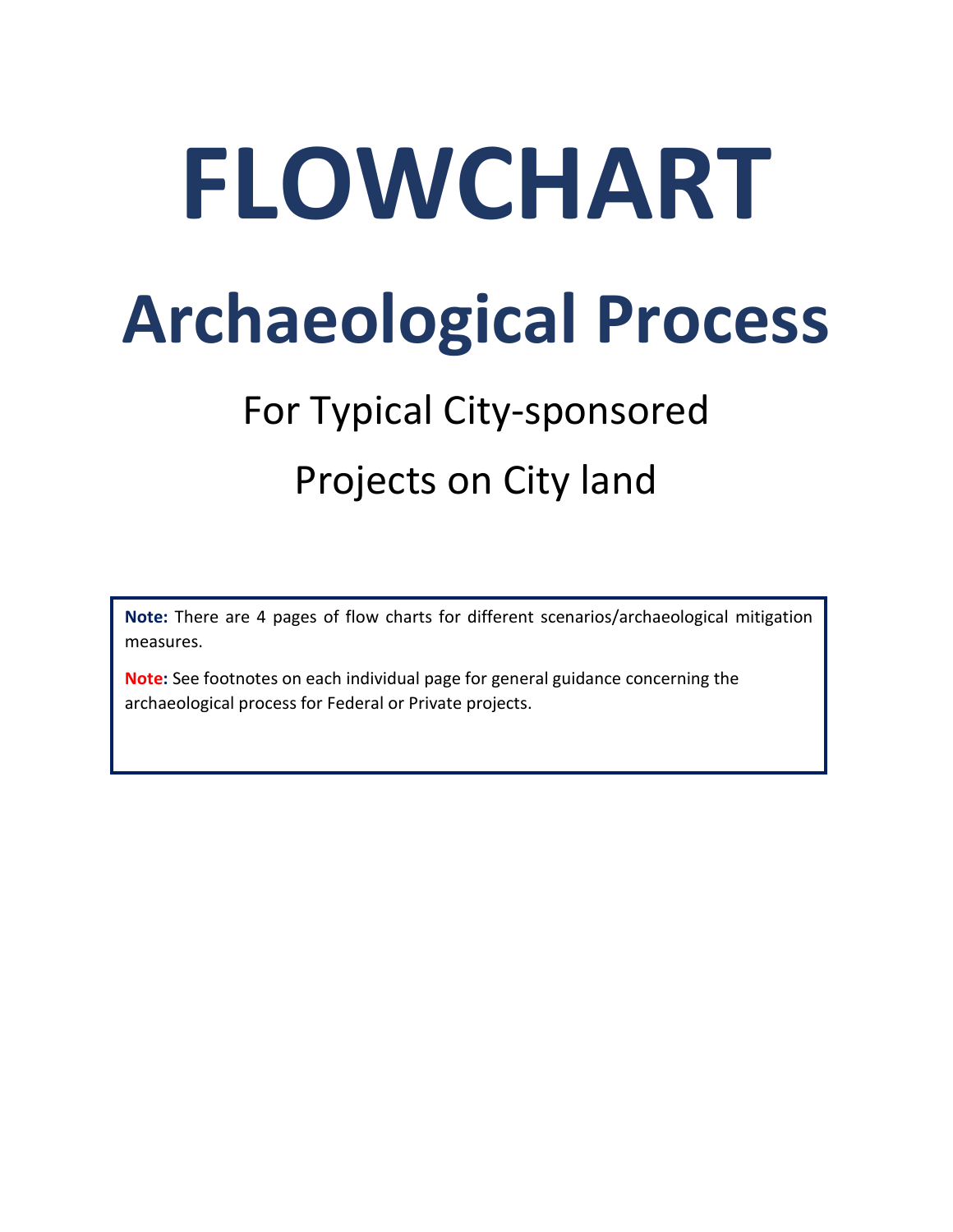#### **Typical Process for a City-Sponsored Project on City Land\* †**

\*Where federal funding or other federal approvals are involved, the consultation and review process will involve affiliated Tribes, the SHPO and the lead federal agency. †For private development projects on private land, ASM would only be involved for burial agreements and SHPO would not be involved.

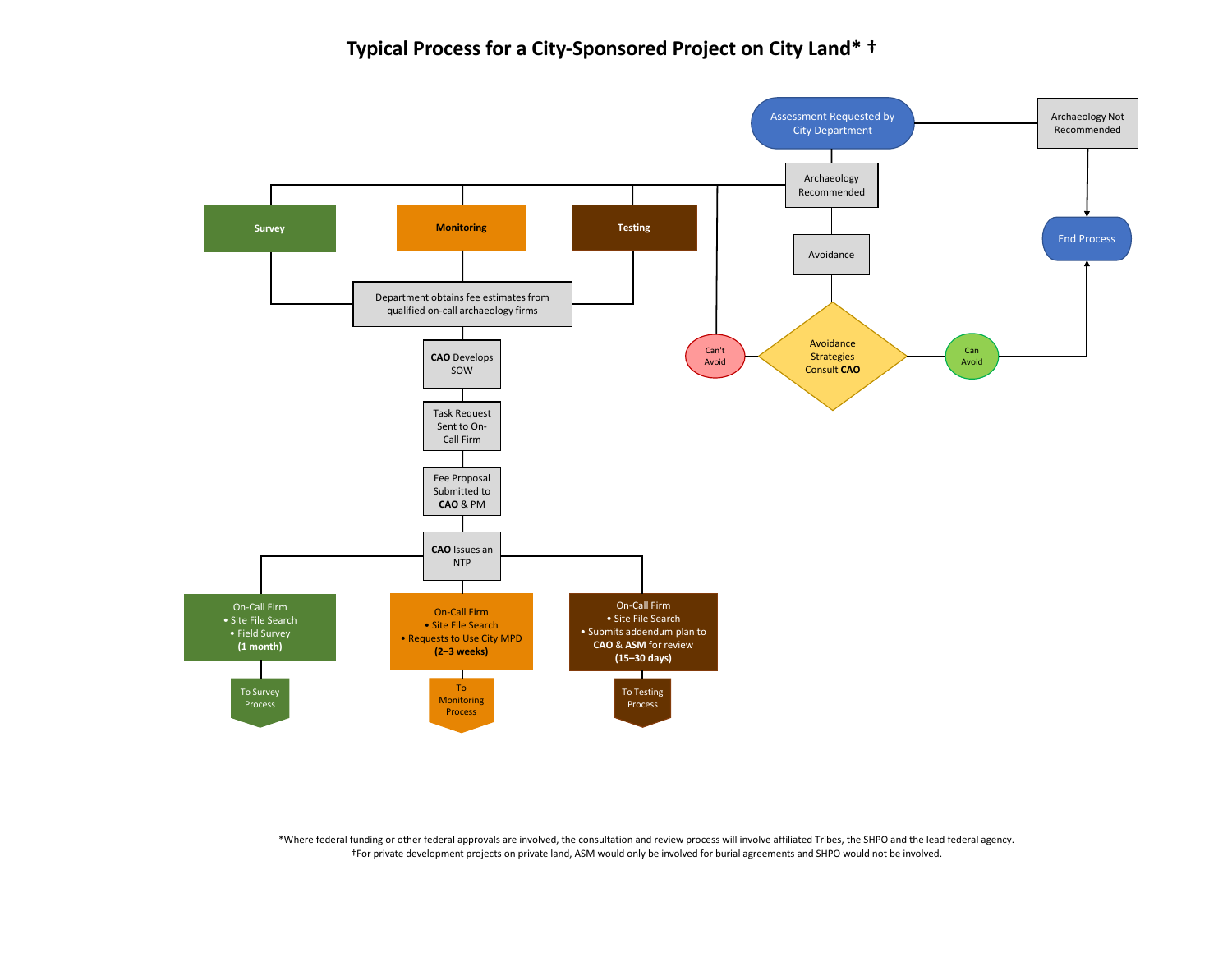### **Typical Process for a City-Sponsored Project on City Land\* †**

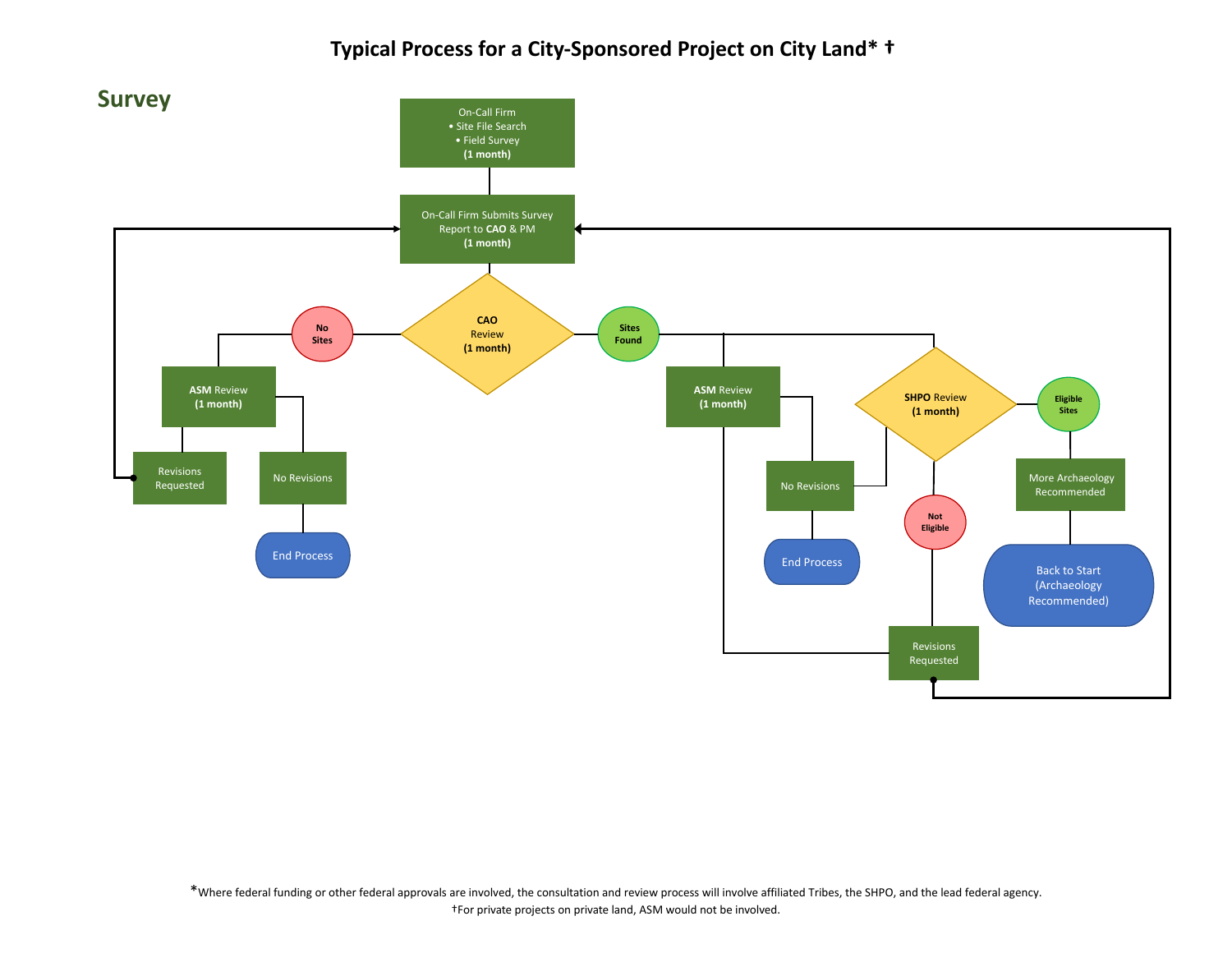#### **Typical Process for a City-Sponsored Project on City Land\*†**

\*Where federal funding or other federal approvals are involved, the consultation and review process will involve affiliated Tribes, the SHPO, and the lead federal agency. †For private development projects on private land, ASM would only be involved for burial agreements and SHPO would not be involved.